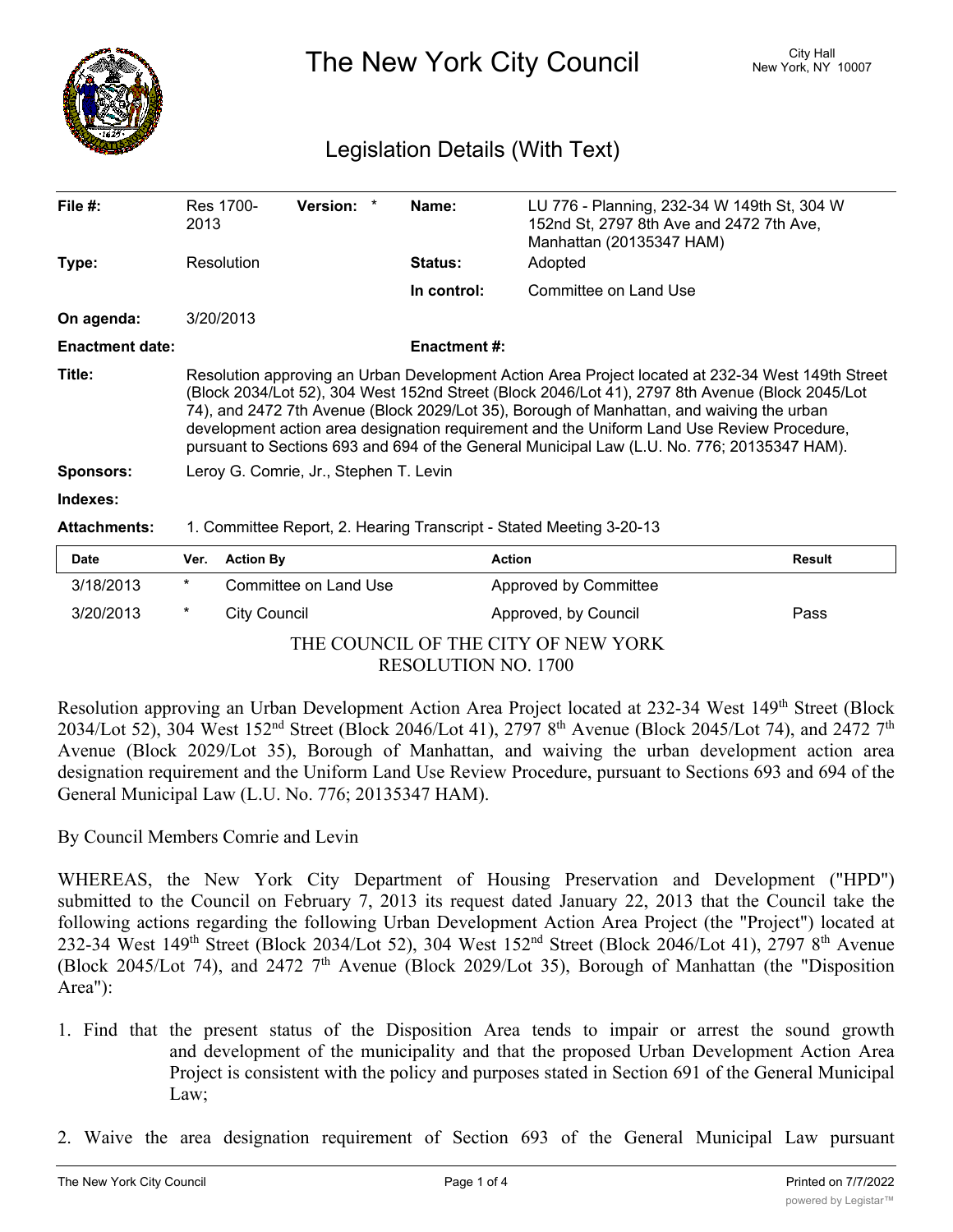## **File #:** Res 1700-2013, **Version:** \*

to said Section;

- 3. Waive the requirements of Sections 197-c and 197-d of the New York City Charter pursuant to Section 694 of the General Municipal Law;
- 4. Approve the Project as an urban development action area project pursuant to Section 694 of the General Municipal Law; and
- 5. Approve an exemption of the Project from real property taxes pursuant to Section 577 of Article XI of the Private Housing Finance Law (the "Tax Exemption");

WHEREAS, the Project is to be developed on land that is an eligible area as defined in Section 692 of the General Municipal Law, consists solely of the rehabilitation or conservation of existing private or multiple dwellings and does not require any change in land use permitted under the New York City Zoning Resolution;

WHEREAS, the project description that HPD provided to the Council states that the purchaser in connection with the Sale (the "Sponsor") is a duly organized housing development fund company under Article XI of the Private Housing Finance Law;

WHEREAS, upon due notice, the Council held a public hearing on the Project on March 14, 2013;

WHEREAS, the Council has considered the land use, environmental and financial implications and other policy issues relating to the Project;

## RESOLVED:

The Council finds that the present status of the Disposition Area tends to impair or arrest the sound growth and development of the City of New York and that a designation of the Project as an urban development action area project is consistent with the policy and purposes stated in Section 691 of the General Municipal Law.

The Council waives the area designation requirement of the Disposition Area as an urban development action area under Section 693 of the General Municipal Law.

The Council waives the requirements of Sections 197-c and 197-d of the New York City Charter pursuant to Section 694 of the General Municipal Law.

The Council approves the Project as an Urban Development Action Area Project pursuant to Section 694 of the General Municipal Law.

The Project shall be disposed of and developed upon the terms and conditions set forth in the Project Summary that HPD has submitted to the Council, a copy of which is attached hereto.

The Council approves the Tax Exemption, pursuant to Section 577 of the Private Housing Finance Law, as follows: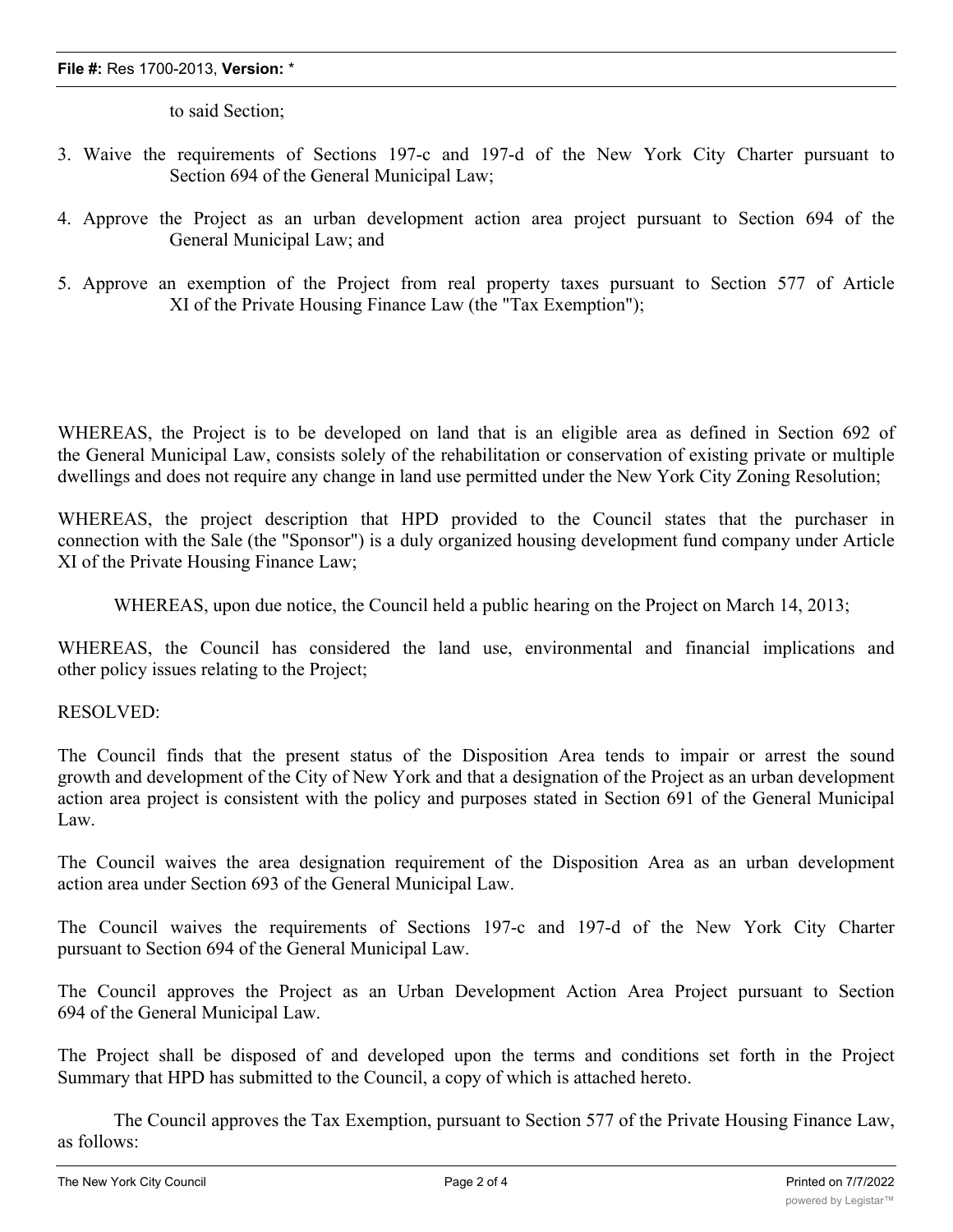For the purposes hereof, the following terms shall have the following meanings:

- (i) "Effective Date" shall mean the later of (i) the date of conveyance of the Exemption Area to the HDFC and (ii) the date that HPD and the HDFC enter into the Regulatory Agreement.
	- (ii) "Exemption" shall mean the exemption from real property taxation provided hereunder.
- (iii) "Exemption Area" shall mean the real property located in the Borough of Manhattan, City and State of New York, identified as Block 2034, Lot 52; Block 2046, Lot 41; Block 2045, Lot 74 and Block 2029, Lot 35 on the Tax Map of the City of New York.
- (iv) "Expiration Date" shall mean the earlier to occur of (i) a date which is forty (40) years from the Effective Date, (ii) the date of the expiration or termination of the Regulatory Agreement, or (iii) the date upon which the Exemption Area ceases to be owned by either a housing development fund company of an entity wholly controlled by a housing development fund company.
	- (v) "HDFC" shall mean Dorie Miller Housing Development Fund Company, Inc.
- (vi) "HPD" shall mean the Department of Housing Preservation and Development of the City of New York.
	- (vii) "Owner" shall mean the HDFC or any future owner of the Exemption Area.
- (vii) "Regulatory Agreement" shall mean the regulatory agreement between HPD and the HDFC establishing certain controls upon the operation of the Exemption Area during the term of the Exemption.
	- a. All of the value of the property in the Disposition Area, including both the land and any improvements (excluding those portions, if any, devoted to business or commercial use) shall be exempt from real property taxation, other than assessments for local improvements, for a period commencing upon the Effective Date and terminating upon the Expiration Date.
	- b. Notwithstanding any provision hereof to the contrary, the Exemption shall terminate if HPD determines at any time that (i) the Exemption Area is not being operated in accordance with the requirements of Article XI of the Private Housing Finance Law, (ii) the Exemption Area is not being operated in accordance with the Regulatory Agreement, (iii) the Exemption Area is not being operated in accordance with the requirements of any other agreement with, or for the benefit of, the City of New York, or (vi) the demolition of any private or multiple dwelling on the Exemption Area has commenced without the prior written consent of HPD. HPD shall deliver written notice of any such determination to the Owner and all mortgagees of record, which notice shall provide for an opportunity to cure of not less than (60) days. If the noncompliance specified in such notice is not cured within the time period specified therein, the Exemption shall prospectively terminate.
	- c. The Exemption shall not apply to any building constructed on the Exemption Area which did not have a permanent certificate of occupancy or equivalent document satisfactory to HPD Effective Date.

d. In consideration of the Exemption, the  $E_{\rm eff}$  the  $C_{\rm eff}$  of the Exemption Area, (i) exemption  $\alpha$